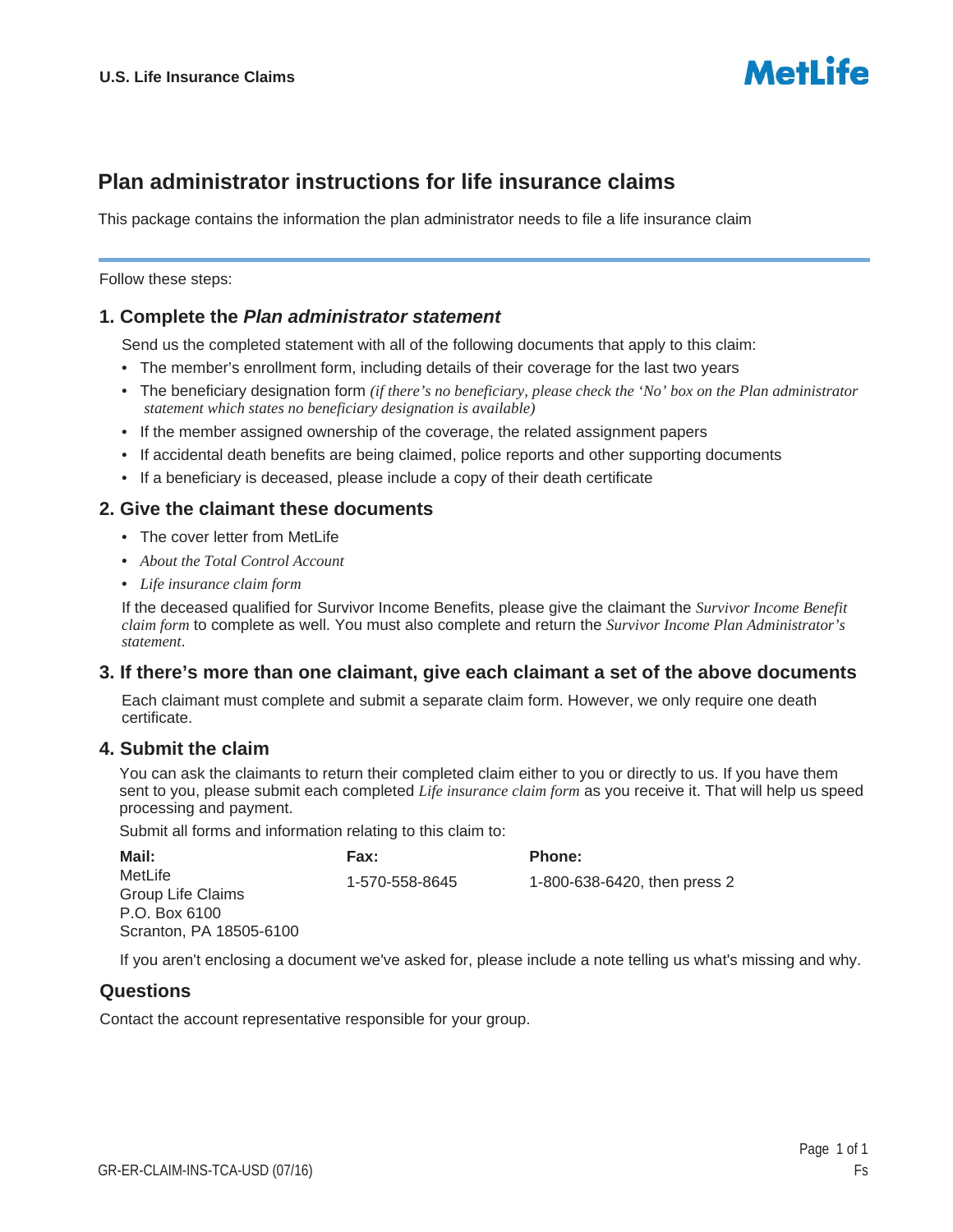# Metl ife

Please correct and initial any

errors on the form.

# **Life insurance claim form**

# Plan administrator statement

Use this form to file a life insurance claim when one of your members or their dependents has died.

#### **Things to know before you begin**

- An authorized representative of the Plan administrator must complete this form.
- Please answer each question fully and accurately. If you return this form with missing or incorrect information, it will delay the claim.

# **SECTION 1: About the Plan administrator**

| Name of plan administrator |                                                 | Customer number          |
|----------------------------|-------------------------------------------------|--------------------------|
|                            | Address (Street number and name, suite)         |                          |
| City                       |                                                 | <b>State</b><br>ZIP code |
|                            | Name of authorized representative (first, last) |                          |
| First                      | Last                                            | <b>Title</b>             |

| Daytime phone number | Fax number | E-mail address |  |
|----------------------|------------|----------------|--|

Division name and address, if different from above:

Division name

Address *(Street number and name, suite)*

City **State** ZIP code  $\boxed{\blacksquare}$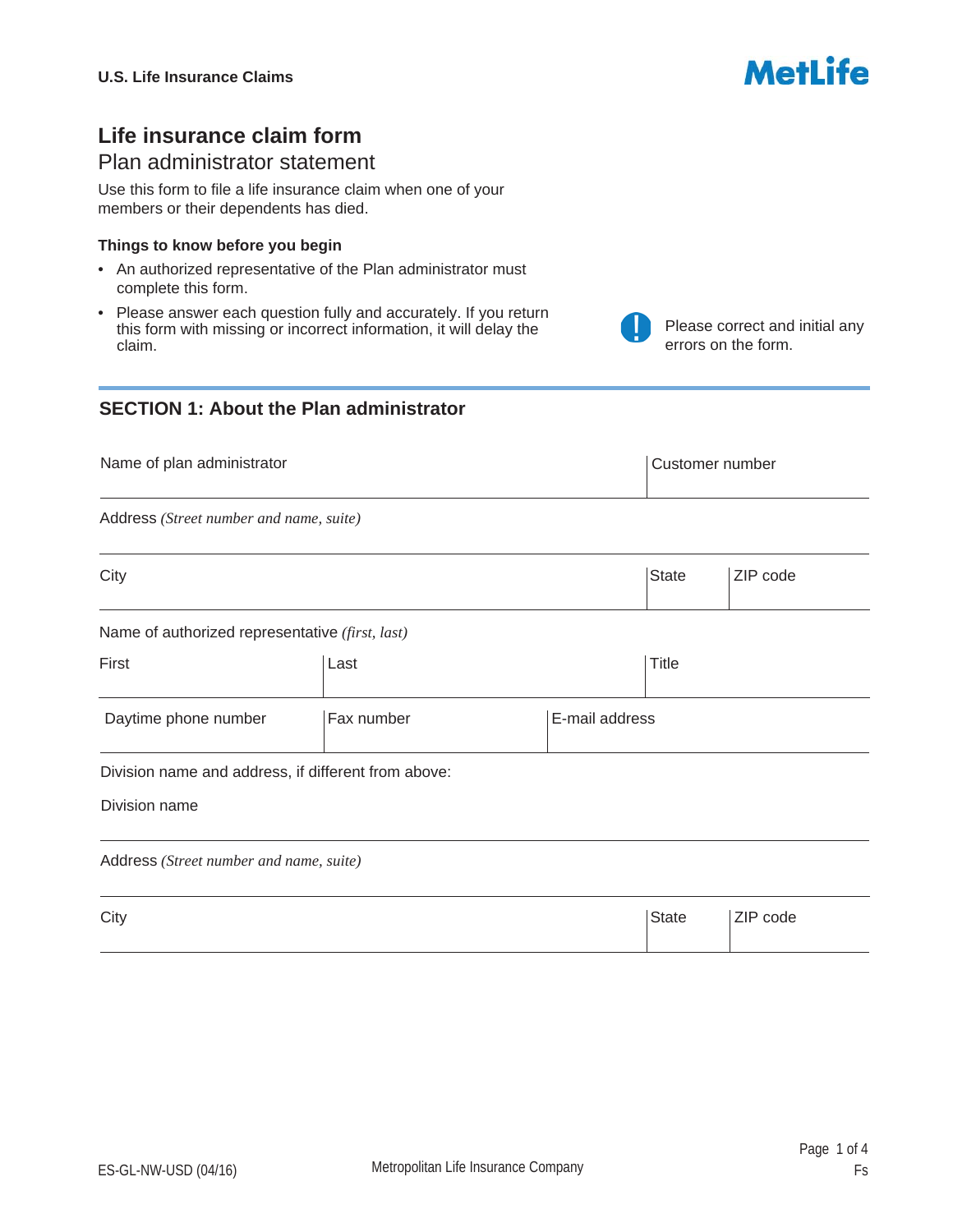# **SECTION 2: About the member**

Please give us information about the member associated with this life insurance claim.

Name of member *(first, middle, last)*

| First name                                                                                                   | Middle name                                                                    | Last name                                                                                                | Sex $(M/F)$<br>$\vert \bm{\nabla} \vert$ |  |
|--------------------------------------------------------------------------------------------------------------|--------------------------------------------------------------------------------|----------------------------------------------------------------------------------------------------------|------------------------------------------|--|
| Residence address (street number and name, apartment or suite)                                               |                                                                                |                                                                                                          |                                          |  |
| City                                                                                                         |                                                                                | <b>State</b><br>ZIP code<br>$\vert \mathbf{v} \vert$                                                     |                                          |  |
| Date of birth $(mm/dd/yyyy)$ Date of death $(mm/dd/yyyy)$                                                    |                                                                                |                                                                                                          |                                          |  |
| Social Security number                                                                                       | Marital status (check one)<br>Single<br>Married<br>$\blacksquare$              | <b>Divorced</b><br>Separated                                                                             | Widow/widower                            |  |
| Date of membership (mm/dd/yyyy)                                                                              |                                                                                |                                                                                                          |                                          |  |
| If applicable, what was the last date the member was an active member? $\left(\frac{mm}{d\sqrt{yyy}}\right)$ |                                                                                |                                                                                                          |                                          |  |
| Reason membership ended                                                                                      |                                                                                |                                                                                                          |                                          |  |
| Member's status on the date of death (check one):                                                            |                                                                                |                                                                                                          |                                          |  |
| Active<br>Regular retiree<br>Retiree due to disability                                                       | Terminated due to disability<br>Terminated for any other re<br>Non-exempt      | Layoff<br>Sick leave<br><b>Disabled</b><br>(not terminated or retired)                                   |                                          |  |
| Did premium payments for the member stop?                                                                    |                                                                                |                                                                                                          |                                          |  |
| $\Box$ Yes – if yes, date payments stopped $(mm/dd/yyyy)$<br>$\Box$ No                                       |                                                                                |                                                                                                          |                                          |  |
| Was life insurance canceled?<br>$\Box$ No                                                                    | $\Box$ Yes – if yes, date it was canceled $\left(\frac{mm}{dd}{\rangle}$ yyyy) |                                                                                                          |                                          |  |
|                                                                                                              |                                                                                | Has a Waiver of Premium or Total and Permanent Disability claim been filed with MetLife for this member? |                                          |  |

No Yes – if yes, what is the disability case number?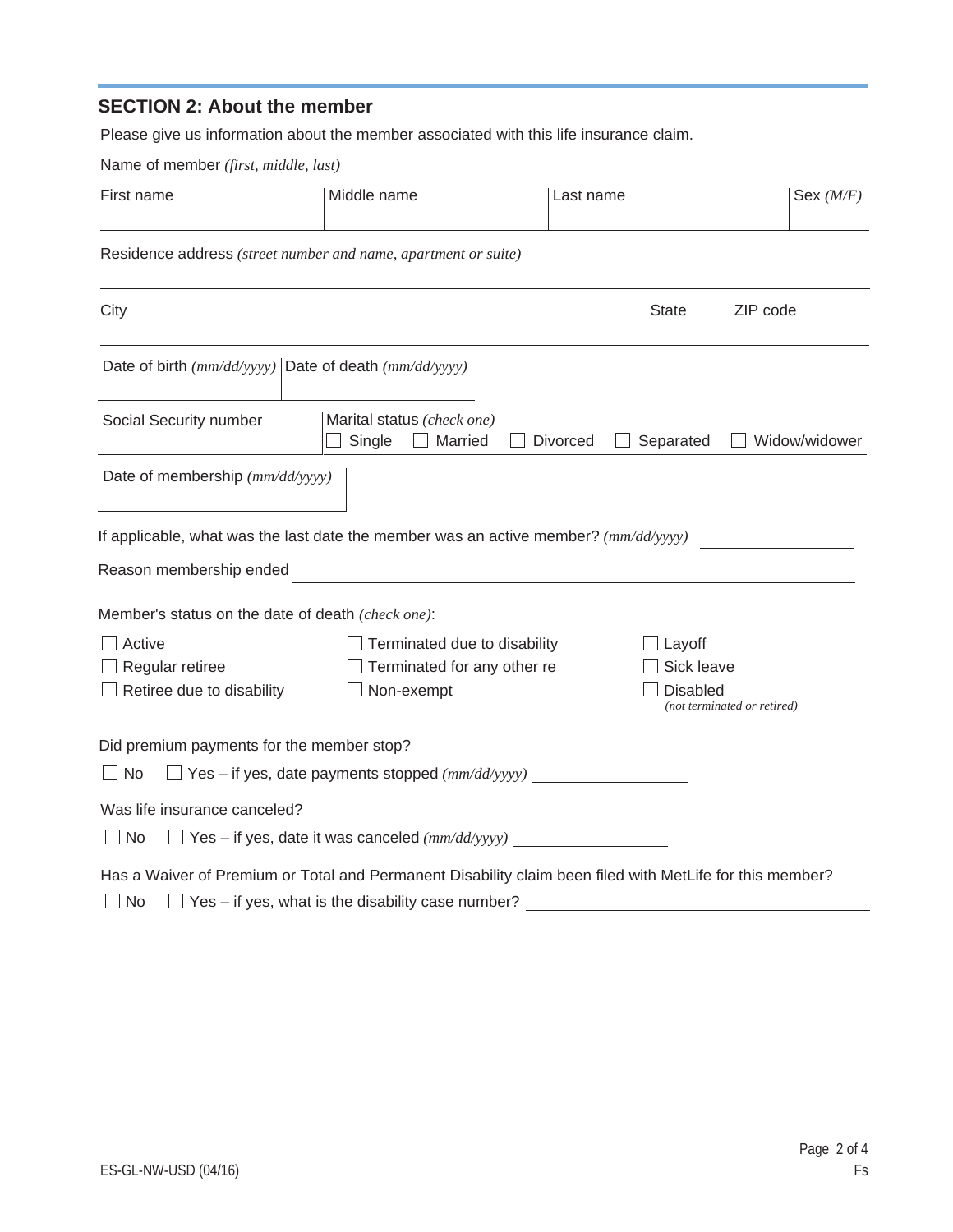#### **SECTION 3: About the dependent** *(complete only if the deceased is the dependent)*

Name of dependent *(first, middle, last)*

| First                                                          | Middle                                  | Last                       | Sex $(M/F)$               |
|----------------------------------------------------------------|-----------------------------------------|----------------------------|---------------------------|
| Maiden or other names (if applicable)                          |                                         |                            |                           |
| Residence address (street number and name, apartment or suite) |                                         |                            |                           |
| City                                                           |                                         | <b>State</b>               | ZIP code                  |
| Date of birth $(mm/dd/yyyy)$                                   | Date of death (mm/dd/yyyy) Relationship | $\Box$ Chouse $\Box$ Child | $\bigcup$ $\bigcap$ there |

| City                         |                                                                         | <b>State</b><br>⊺∠iP code                  |
|------------------------------|-------------------------------------------------------------------------|--------------------------------------------|
| Date of birth $(mm/dd/yyyy)$ | Date of death $(mm/dd/yyyy)$ Relationship<br>$\Box$ Spouse $\Box$ Child | $\Box$ Other                               |
| Social Security number       | Marital status (check one)<br>$\Box$ Single $\Box$ Married<br>Divorced  | Widow/widower<br>Separated<br>$\mathbf{L}$ |

# **SECTION 4: Benefits that apply to this claim**

- In the table below, check off all of the benefits covering the person who died and fill in the effective dates, report number, sub code and branch.
- Then insert the coverage amount for each benefit. **Remember to consider any reduction formulas that apply.**

Did the member increase coverage within the last two years?

No Yes – if yes, indicate date *(mm/dd/yyyy)*

| <b>Type of life benefit</b>                                      | <b>Effective date</b> |                                         |                             |               |                       |
|------------------------------------------------------------------|-----------------------|-----------------------------------------|-----------------------------|---------------|-----------------------|
| (check all that apply)                                           |                       | (mm/dd/yyyy)   Report number   Sub code |                             | <b>Branch</b> | <b>Benefit amount</b> |
| <b>Basic Life</b>                                                |                       |                                         |                             |               |                       |
| $\boxtimes$ Supplemental, Optional Life                          |                       |                                         |                             |               |                       |
| Dependent Life (spouse, child)                                   |                       |                                         |                             |               |                       |
| <b>Accidental Death &amp;</b><br><b>Dismemberment (AD&amp;D)</b> |                       |                                         |                             |               |                       |
| $\times$ Supplemental, Optional AD&D                             |                       |                                         |                             |               |                       |
| <b>Dependent AD&amp;D</b>                                        |                       |                                         |                             |               |                       |
| <b>Voluntary AD&amp;D</b>                                        |                       |                                         |                             |               |                       |
|                                                                  |                       |                                         | <b>Total benefit amount</b> |               |                       |

*Note: If Accidental Death benefits apply, please include police reports and other supporting documents*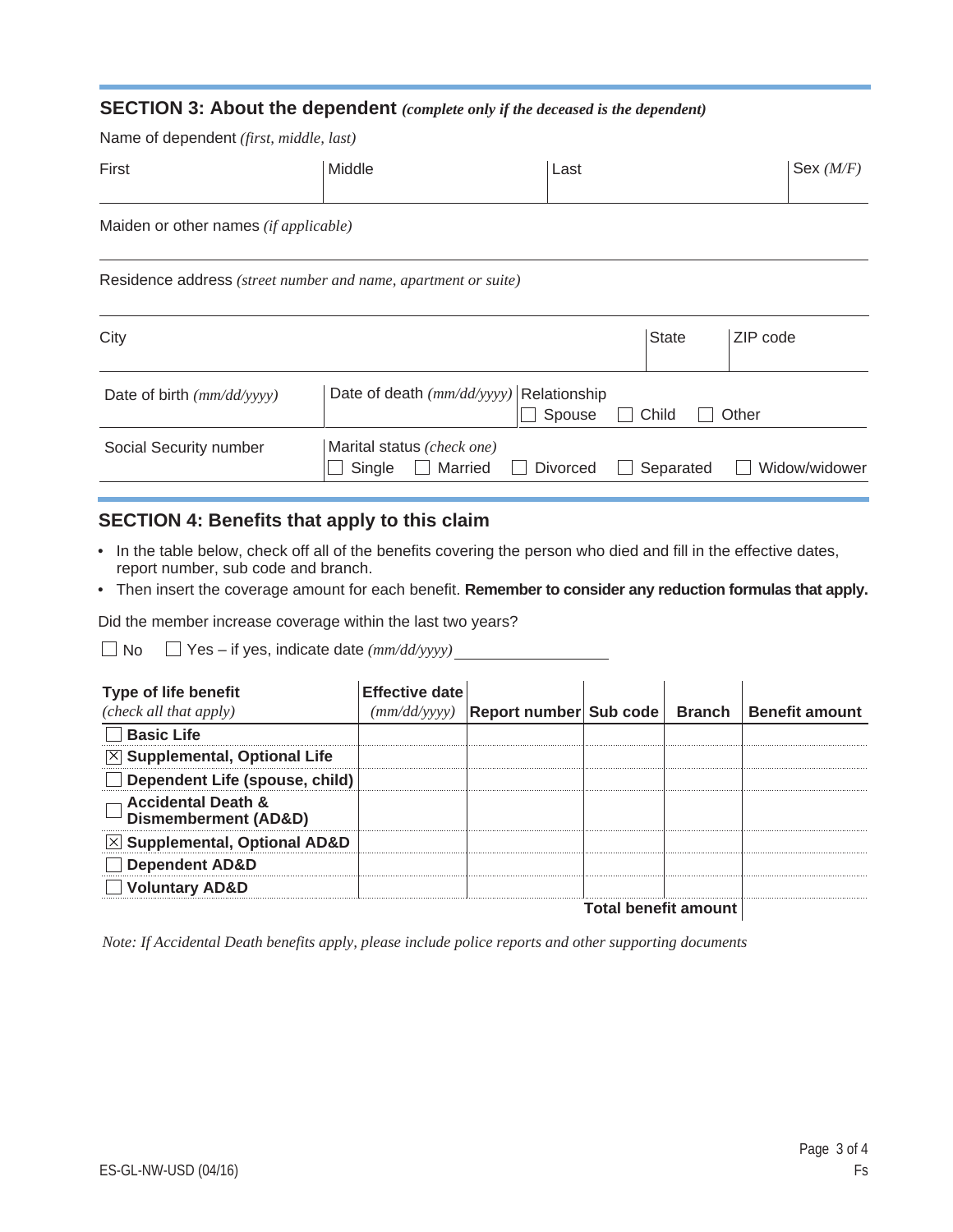#### **Survivor Income Benefits**

| Do Survivor Income Benefits apply? |  |  |  |
|------------------------------------|--|--|--|
|------------------------------------|--|--|--|

 $\Box$  No  $\Box$  Yes – if yes, check one of the boxes below:

You've attached the *Survivor Income Benefit claim form*

You'll send us the *Survivor Income Benefit claim form* later

#### **Beneficiary designation**

Is the beneficiary designation available?

 $\Box$  No  $\Box$  Yes – if yes, please attach the most recent designation.

#### **Transfer of coverage ownership**

Did the insured transfer ownership of the coverage via an absolute, gift or viatical assignment?

 $\Box$  No  $\Box$  Yes – if yes, please include a copy of the assignment and all related papers.

#### **Where should we send the benefit payment?**

- $\Box$  Directly to the beneficiary or beneficiaries
- $\Box$  To you, at the Plan administrator address

# **SECTION 5: Signature of authorized representative**

**Signature** 

Date signed *(mm/dd/yyyy)*

Daytime phone number

# **SECTION 6: How to submit this form**

Check off the additional items you're sending for this claim.

- The beneficiary's completed life insurance claim form *(required)*
- The death certificate copy *(required)*
- $\Box$  The beneficiary designation
- $\Box$  Enrollment history
- The *Survivor Income Benefit claim form (if applicable)*
- $\Box$  For accidental death claims police reports and other supporting documents

Documents related to assignment of this coverage *(absolute, gift or viatical assignment)*

Return this claim form and the documents you've checked off above to:

**Mail:** MetLife Group Life Claims P.O. Box 6100 Scranton, PA 18505-6100





If faxing, please remember to fax both front and back sides of the claim form.

#### **We're here to help**

If you have questions, or need help preparing your claim, call us at 1-800-MET-6420 (1-800-638-6420), then press 2. Our Customer Service Center is open Monday through Thursday, 8:00 a.m. to 8:00 p.m. EST, and Friday 8:00 a.m. to 5:00 p.m. EST.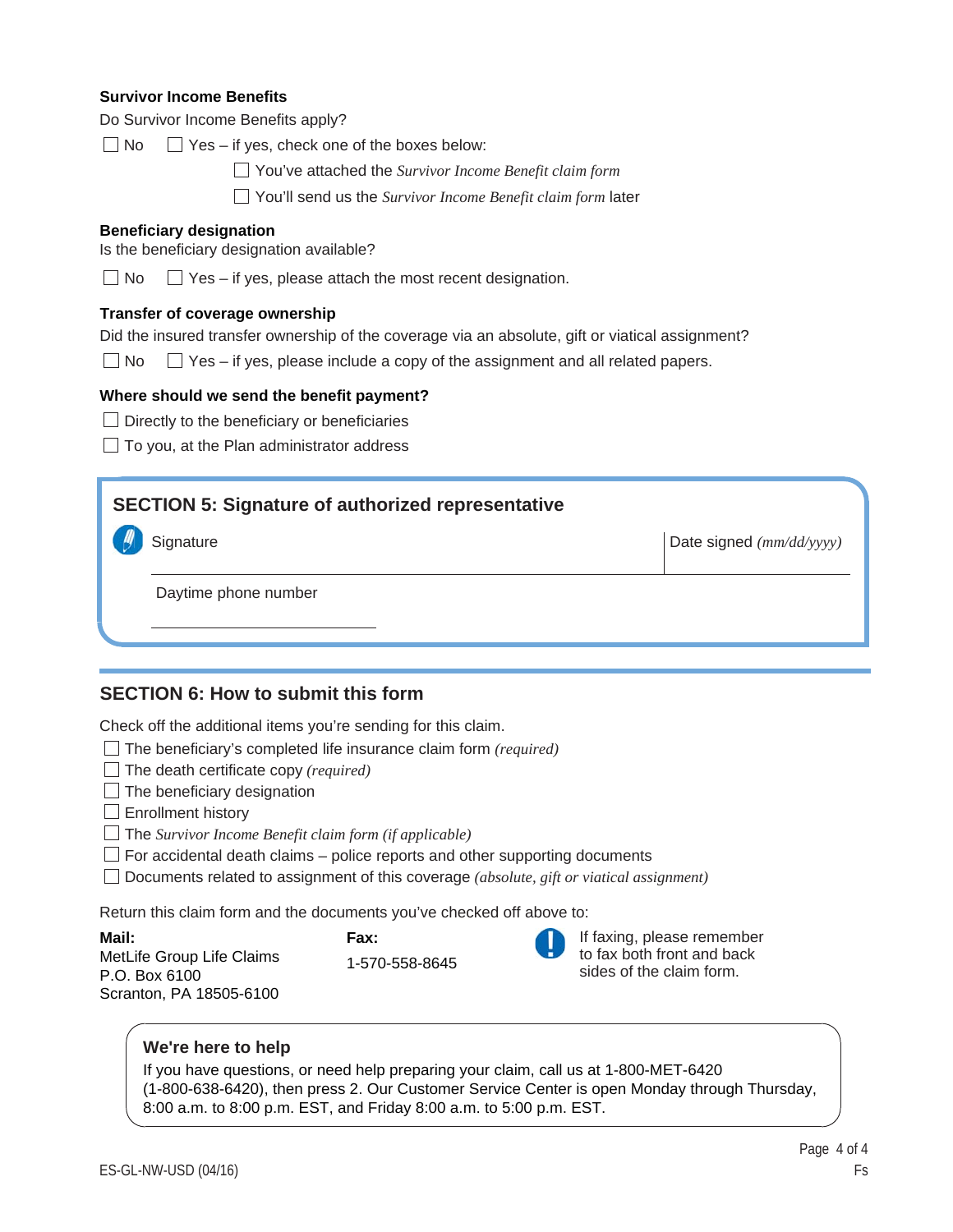

Metropolitan Life Insurance Company

# **Your life insurance claim kit**

On behalf of MetLife, please accept our sincere condolences during this difficult time.

### **Helping you submit your claim**

We've enclosed a *"Guide to making your claim"* which describes the steps to submit your claim. You have the option to receive the proceeds of your claim deposited into a convenient Total Control Account that we'll open for you, or as a check. You'll find more details in the enclosed document, *"About the Total Control Account."* 

#### **We're here to help**

We recognize this may be a challenging time for you. If you have questions, or need help preparing your claim, call us at **1-800-MET-6420 (1-800-638-6420)**. Our Customer Service Center is open Monday through Thursday, 8:00 a.m. to 8:00 p.m. EST, and Friday 8:00 a.m. to 5:00 p.m. EST.

Sincerely,

MetLife U.S. Life Insurance Claims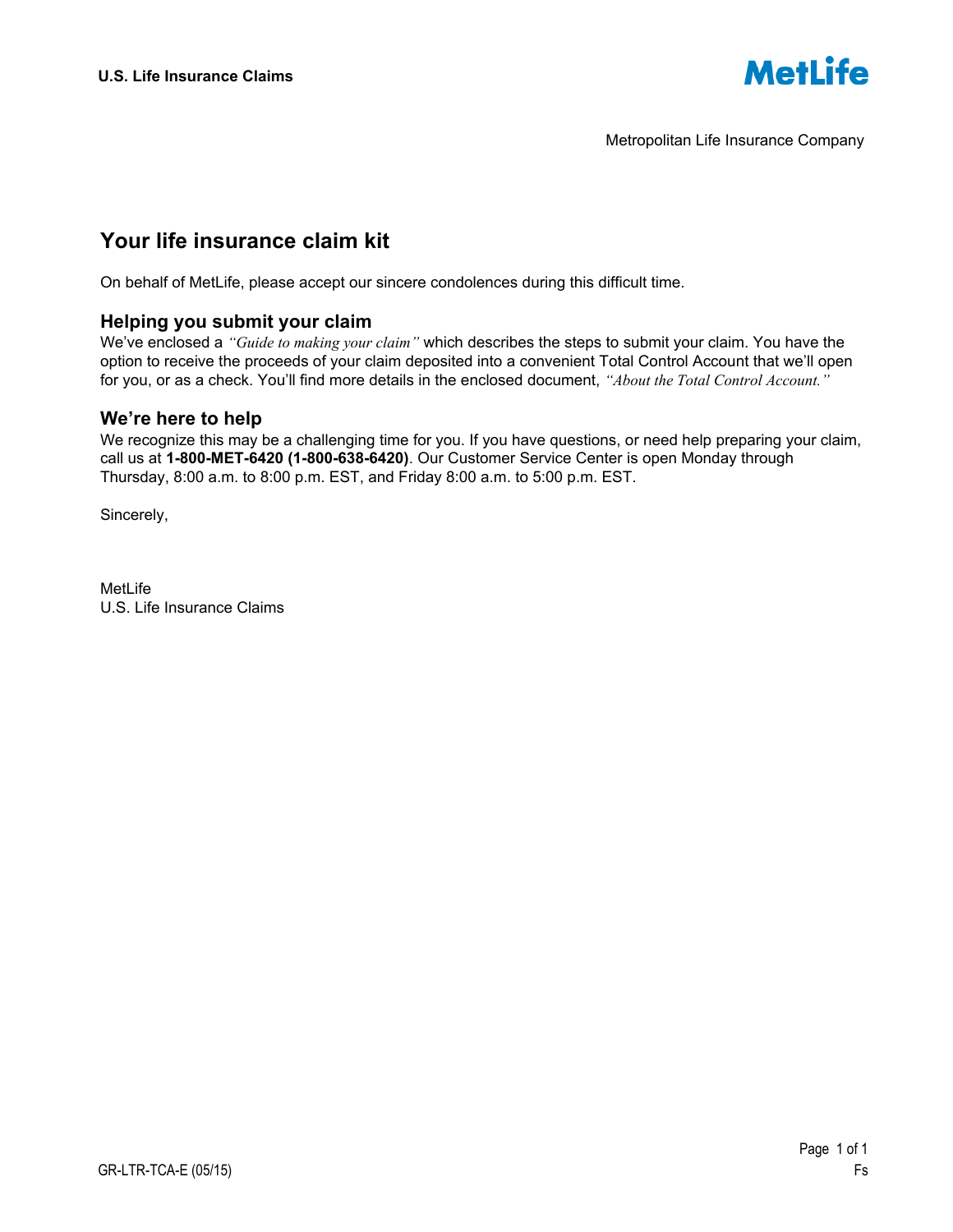

# **Guide to making your claim**

### **What you'll find in this package**

- *Life insurance claim form* You'll need to complete and return this to us with the death certificate.
- *About the Total Control Account* This explains the option you have to receive your claim proceeds.

To submit your claim, follow these steps:

### **1. Decide**

You have the following options to receive your life insurance proceeds:

- A Total Control Account that we open for you to hold your claim proceeds, or
- A check that we mail to you

Please read the enclosed *About the Total Control Account* for details. Please indicate your choice when completing the claim form. If you do not choose an option, you will receive a Total Control Account in most states unless state law requires us to pay you by check.

# **2. Complete**

Complete the enclosed *Life insurance claim form* by following the instructions on the form. Please provide all the information requested so we may process your claim as quickly as possible.

# **3. Return**

Please send us your completed claim form and the documents we ask for in Section 6 of the form.

# **What to expect after you submit your claim**

We're committed to processing your claim as quickly as possible. Once we receive all your information, we're able to process a typical claim within 5-7 business days.

If we approve your claim and you chose to receive a check, or your proceeds are less than \$5,000, we'll mail you the check.

If you choose to receive your proceeds in a Total Control Account, we'll:

- Open a Total Control Account in your name
- Place the proceeds from your claim into your account, and
- Mail you a package, that includes account details and a book of personalized drafts *(like checks)*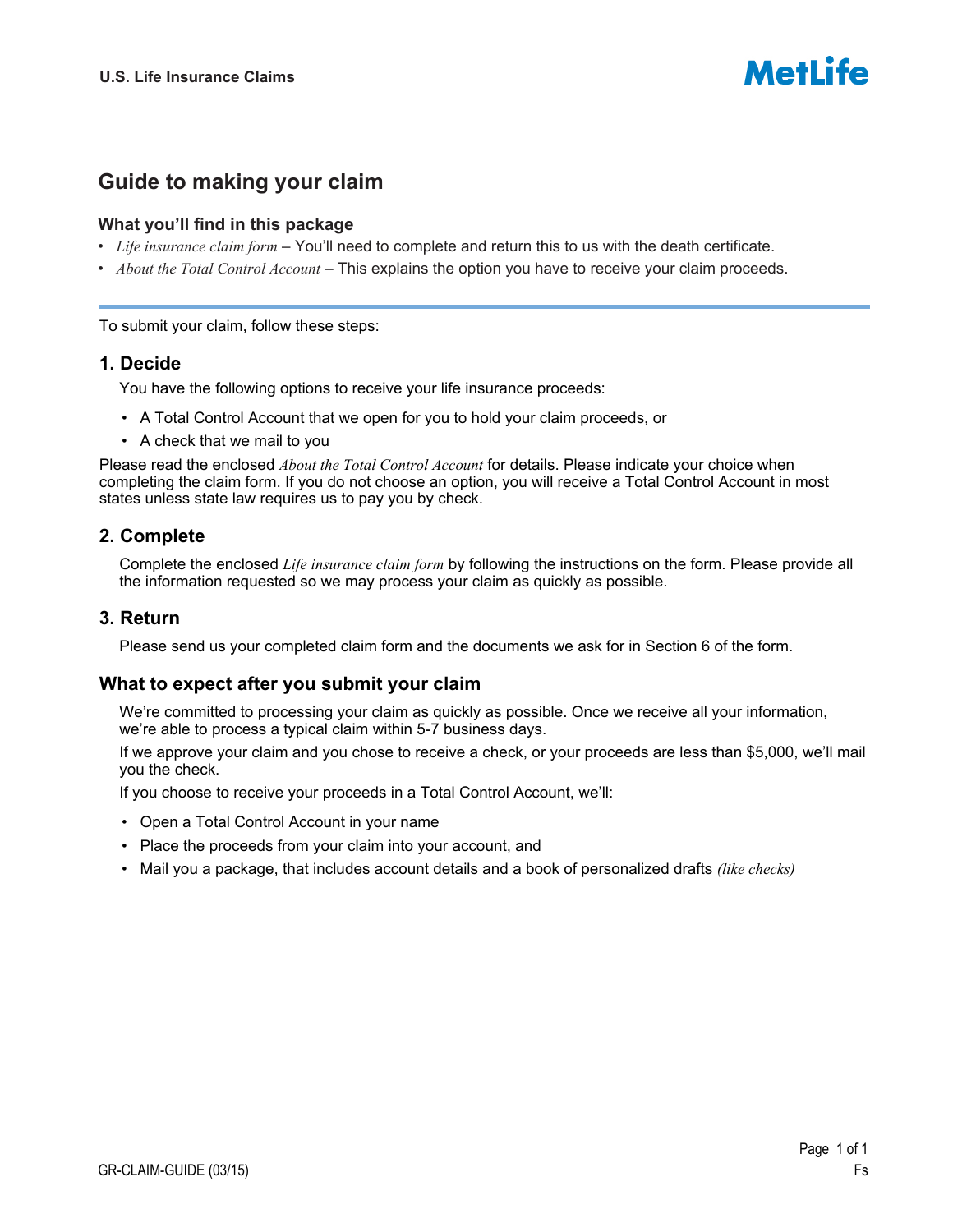# **About the Total Control Account**®

A convenient place to hold the proceeds from your claim while you decide what to do with the money

#### **How the account works**

The Total Control Account (TCA) is a draft account that works like a checking account:

- When your account is open, MetLife<sup>1</sup> will send you a package which includes additional details about the TCA. We pay the full amount owed to you by placing your proceeds into the TCA and providing you a book of drafts. You can use the drafts like you would use checks.
- You can use a single draft to access the entire proceeds or several drafts for smaller amounts *(as little as \$250)*. There are no limits on the number of drafts you can write. Processing time is similar to check processing.
- You earn interest on the money in your account from the date your account is open.
- We'll send you an account statement each month when there is activity in your account. If you have no activity, we'll send you a statement once every three months.
- You can name a beneficiary for your account. We'll include a beneficiary form in the package we send you when we open your account.

# **Interest rates and guarantees**

The interest rate on your account is set weekly, and will always be the greater of the guaranteed rate stated in your TCA package, or the rate established by one of the following indices: the prior week's Money Fund Report Averages™/Government 7-Day Simple Yield, or the Bank Rate Monitor™ National Money Market Index. We calculate interest daily and compound it, so you earn interest on your interest. The interest is added to your account monthly. The interest earnings generally are taxable so you should speak with your tax advisor.

# **No monthly maintenance fees**

There are no monthly maintenance or service fees on your TCA, no charges for making withdrawals or writing drafts, and no cost for ordering additional drafts. You may be charged for special services or an overdrawn TCA, and the current fees *(subject to change)* for those are: draft copy \$2; stop payment \$10; wire transfer \$10; overdrawn TCA \$15; overnight delivery service \$25.

*1 "MetLife" means Metropolitan Life Insurance Company or the MetLife affiliate that issued the underlying policy*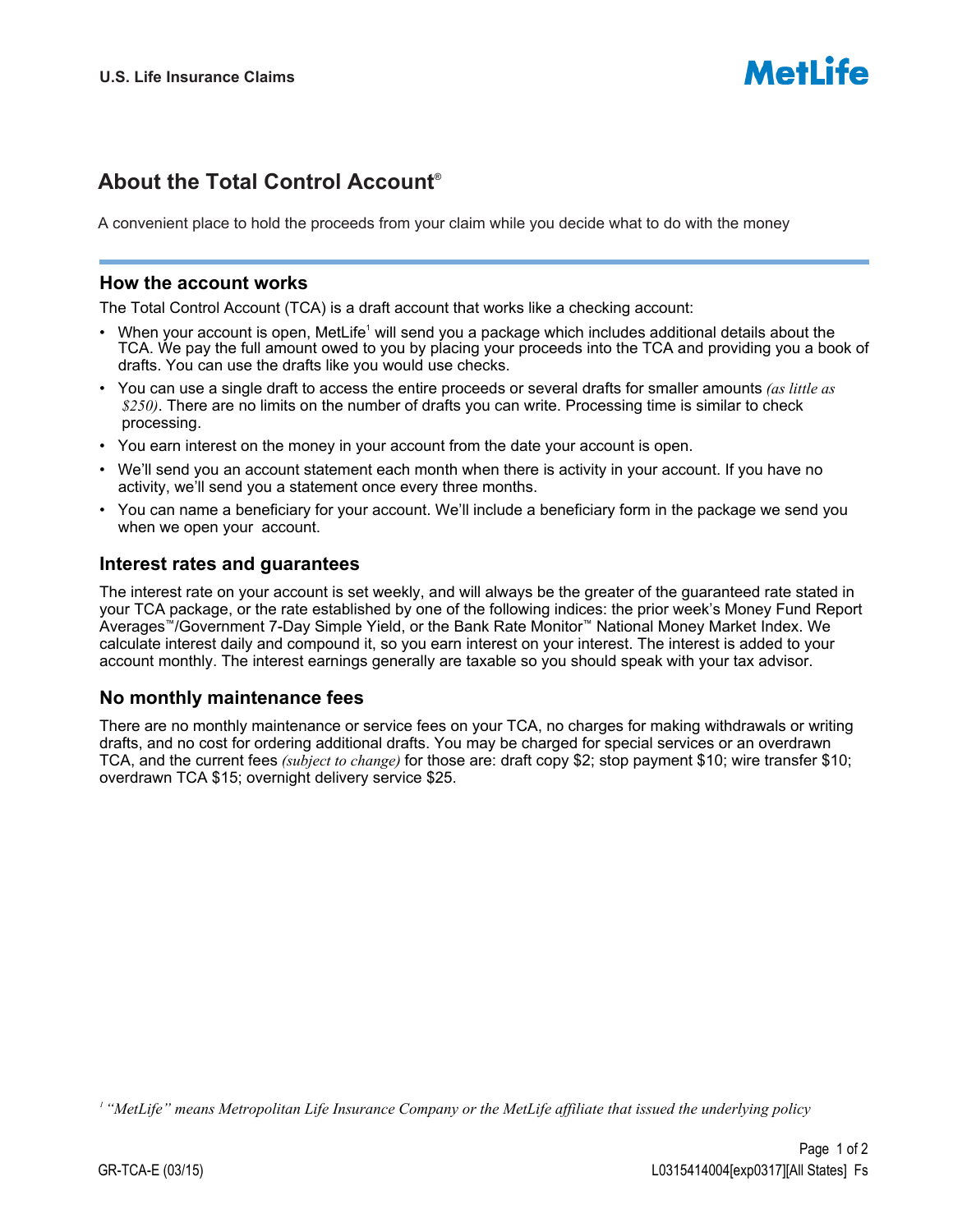# **Other important information**

- Your Total Control Account is backed by the financial strength of MetLife. The assets backing the funds are held in MetLife's general account and are subject to MetLife's creditors. In addition, while the funds in your account are not insured by the FDIC, they are guaranteed by your state insurance guarantee association. The coverage limits vary by state. Please contact the National Organization of Life and Health Insurance Guaranty Associations *(www.NOLHGA.com or 703-481-5206)* to learn more. FOR FURTHER INFORMATION, PLEASE CONTACT YOUR STATE DEPARTMENT OF INSURANCE.
- If there is no activity on your account for a period of time *(typically three years, but this may vary by state)*, state regulations may require that we contact you at the address we have on file. If we aren't able to reach you, we may be required to close your account and transfer the funds to the state.
- We may limit or suspend your access to the funds in your account if we suspect fraud or if there was an error in opening your account.
- We use the services of The Bank of New York Mellon, 701 Market Street, Philadelphia, PA 19106, for Total Control Account recordkeeping and draft clearing.
- A TCA generally is not available if your claim is less than \$5,000, you reside in a foreign country, or if the claimant is a corporation or similar entity.
- We may receive investment earnings from operating the Total Control Account. The performance results of any investments we make do not affect the interest rate we pay you.
- To learn more about TCA, please call us at 800-638-7283 *(TDD callers: 800-229-3037)* or write us at Metropolitan Life Insurance Company, Total Control Account, PO Box 6100, Scranton, PA 18505-6100, Attention: TCA.

*Total Control Account® is a registered service mark of Metropolitan Life Insurance Company.*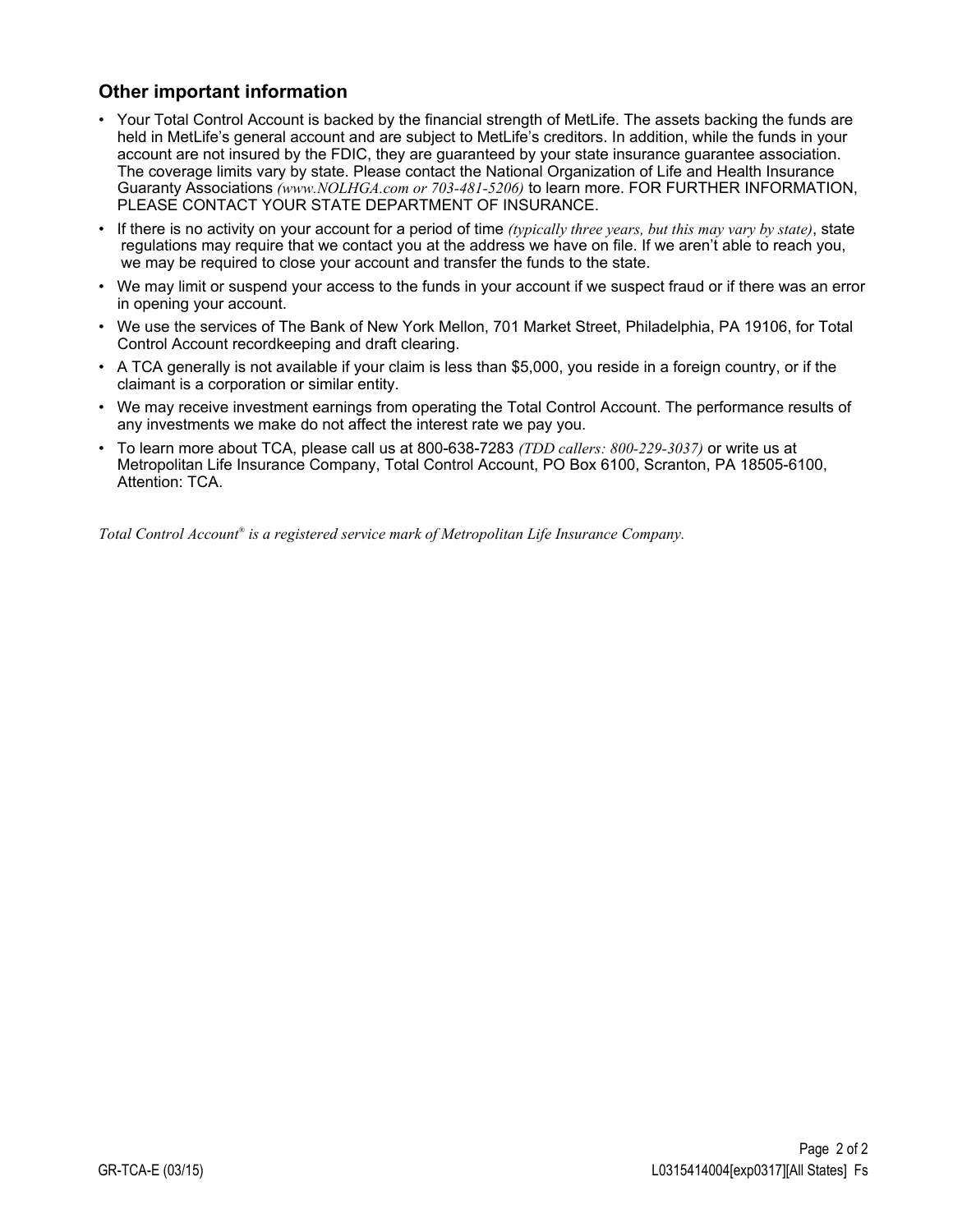# **Claim Fraud Warnings**

Before signing this claim form, please read the warning for the state where you reside and for the state where the insurance policy under which you are claiming a benefit was issued.

**Alabama, Arkansas, District of Columbia, Louisiana, Massachusetts, Minnesota, New Mexico, Ohio, Rhode Island and West Virginia:** Any person who knowingly presents a false or fraudulent claim for payment of a loss or benefit or knowingly presents false information in an application for insurance is guilty of a crime and may be subject to fines and confinement in prison.

**Alaska:** A person who knowingly and with intent to injure, defraud, or deceive an insurance company files a claim containing false, incomplete or misleading information may be prosecuted under state law.

**Arizona:** For your protection, Arizona law requires the following statement to appear on this form. Any person who knowingly presents a false or fraudulent claim for payment of a loss is subject to criminal and civil penalties.

**California:** For your protection, California law requires the following to appear on this form: Any person who knowingly presents a false or fraudulent claim for the payment of a loss is guilty of a crime and may be subject to fines and confinement in state prison.

**Colorado:** It is unlawful to knowingly provide false, incomplete or misleading facts or information to an insurance company for the purpose of defrauding or attempting to defraud the company. Penalties may include imprisonment, fines, denial of insurance and civil damages. Any insurance company or agent of an insurance company who knowingly provides false, incomplete, or misleading facts or information to a policyholder or claimant for the purpose of defrauding or attempting to defraud the policyholder or claimant with regard to a settlement or award payable from insurance proceeds shall be reported to the Colorado Division of Insurance within the Department of Regulatory Agencies.

**Delaware, Idaho, Indiana and Oklahoma:** WARNING: Any person who knowingly, and with intent to injure, defraud or deceive any insurer, makes any claim for the proceeds of an insurance policy containing any false, incomplete or misleading information is guilty of a felony.

**Florida:** A person who knowingly and with intent to injure, defraud or deceive any insurer files a statement of claim or an application containing any false, incomplete or misleading information is guilty of a felony of the third degree.

**Kentucky:** Any person who knowingly and with intent to defraud any insurance company or other person files a statement of claim containing any materially false information or conceals, for the purpose of misleading, information concerning any fact material thereto commits a fraudulent insurance act, which is a crime.

**Maine, Tennessee, Virginia and Washington:** It is a crime to knowingly provide false, incomplete or misleading information to an insurance company for the purposes of defrauding the company. Penalties may include imprisonment, fines or a denial of insurance benefits.

**Maryland:** Any person who knowingly or willfully presents a false or fraudulent claim for payment of a loss or benefit or who knowingly or willfully presents false information in an application for insurance is guilty of a crime and may be subject to fines and confinement in prison.

**New Hampshire:** Any person who, with a purpose to injure, defraud or deceive any insurance company, files a statement of claim containing any false, incomplete or misleading information is subject to prosecution and punishment for insurance fraud as provided in R.S.A. 638.20.

**New Jersey:** Any person who knowingly files a statement of claim containing any false or misleading information is subject to criminal and civil penalties.

**Oregon and Vermont:** Any person who knowingly presents a false statement of claim for insurance may be guilty of a criminal offense and subject to penalties under state law.

**Puerto Rico:** Any person who knowingly and with the intention to defraud includes false information in an application for insurance or files, assists or abets in the filing of a fraudulent claim to obtain payment of a loss or other benefit, or files more than one claim for the same loss or damage, commits a felony and if found guilty shall be punished for each violation with a fine of no less than five thousand dollars (\$5,000), not to exceed ten thousand dollars (\$10,000); or imprisoned for a fixed term of three (3) years, or both. If aggravating circumstances exist, the fixed jail term may be increased to a maximum of five (5) years; and if mitigating circumstances are present, the jail term may reduced to a minimum of two (2) years.

**Texas:** Any person who knowingly presents a false or fraudulent claim for the payment of a loss is guilty of a crime and may be subject to fines and confinement in state prison.

**Pennsylvania and all other states:** Any person who knowingly and with intent to defraud any insurance company or other person files an application for insurance or statement of claim containing any materially false information or conceals for the purpose of misleading, information concerning any fact material thereto commits a fraudulent insurance act, which is a crime and subjects such person to criminal or civil penalties.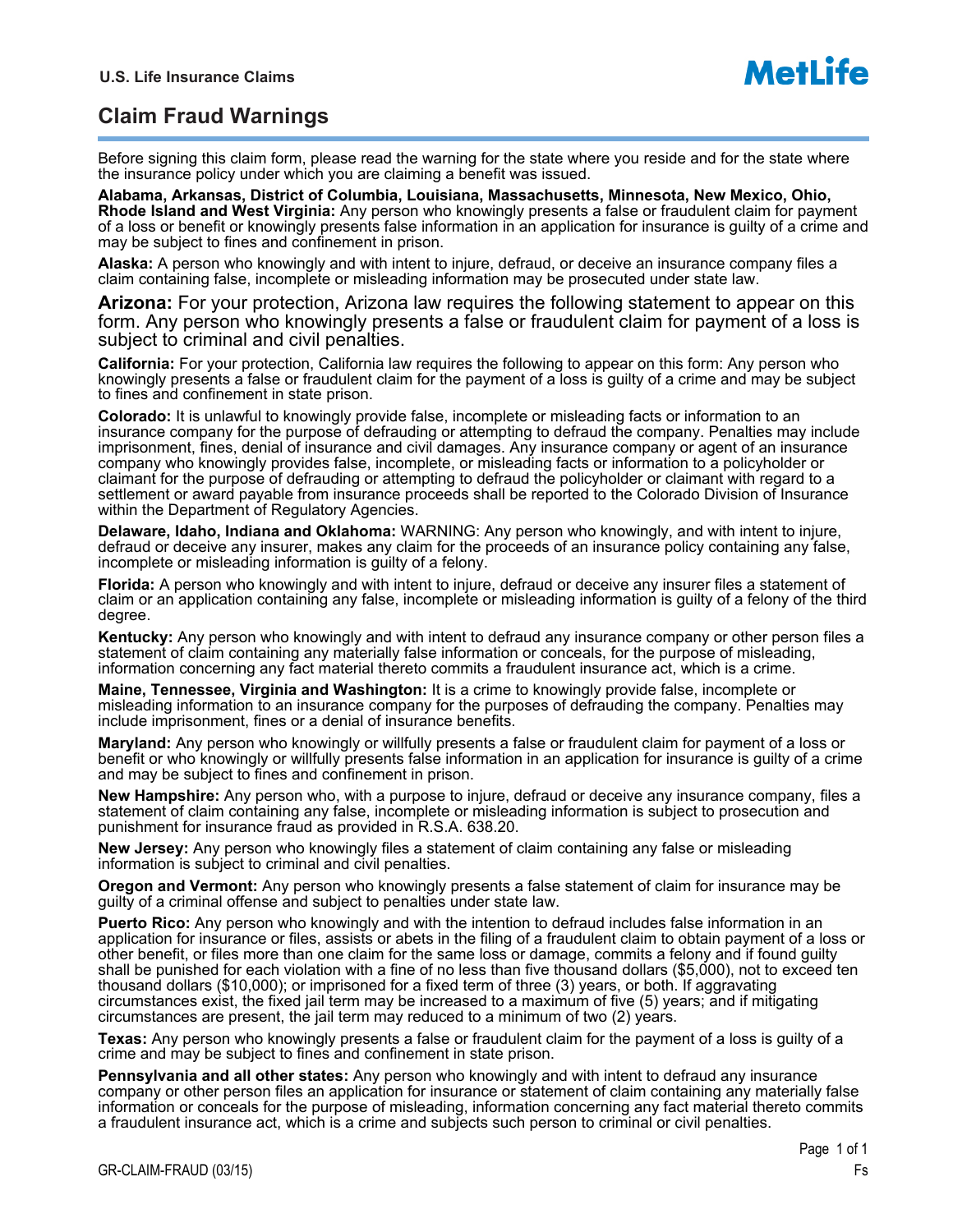# **Life insurance claim form**

Use this form to submit your claim for a life insurance policy payment.

#### **Things to know before you begin**

- Each beneficiary submitting a claim must complete and submit a separate claim form. However, we only need one death certificate.
- Please answer each question fully and accurately. If you return this form with missing or incorrect information, it will delay your claim.
- You may have to send us other documents with this claim. See the list in *Section 6: How to submit this form*.

# any errors on the form. **SECTION 1: About you** Tell us in what capacity you're making a claim *(check one)*:  $\Box$  Individual beneficiary  $\Box$  Representative of a trust, estate or other organization Your relationship to the person who died *(check one):*  $\Box$  Spouse/Partner  $\Box$  Parent  $\Box$  Child Trust/Estate/Charity Other *(please explain)* Your name *(first, middle, last) - Please print your name the way you want it to appear on your payment.* First Last | Middle | Last Maiden or other names *(if applicable)* Mailing address *(Street number and name, apartment or suite)* City State ZIP code  $\vert \mathbf{v} \vert$ Date of birth  $\frac{m}{dd\gamma yyy}$  Sex  $\frac{M}{F}$  Social Security number Country of Citizenship  $\overline{\phantom{a}}$ Please tell us if you would like to receive claim statuses electronically\* *(check the box and provide information)*  $\Box$  Phone number  $\Box$  Cell phone number  $\Box$  Email address I consent to receive claim status e-mails and text messages as indicated above. \*Please see the enclosed *About Electronic Statusing* for more details. Have you signed a document with a funeral home that authorizes us to make a payment directly to them?

This document is usually referred to as a funeral home assignment.

 $\Box$  No  $\Box$  Yes – If yes, please send us a copy of the document with this claim form.

Trust/Estate/Other Organization name *(if applicable)* Date of Trust *(mm/dd/yyyy)* 

Tax Identification Number *(Trust, Estate, or other Organization)*



Please correct and initial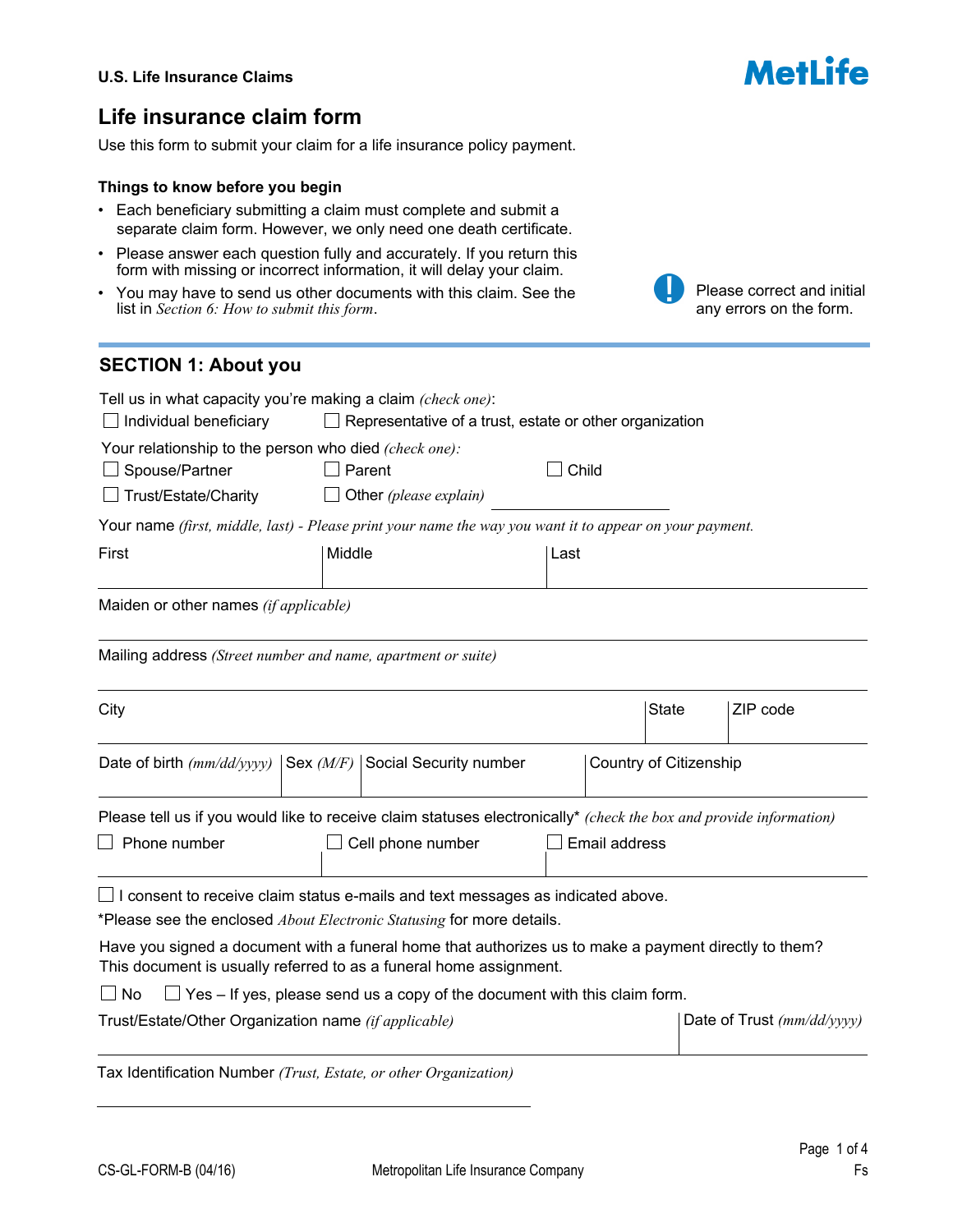| Claimant name from Section 1 -<br>First name                                                                                                      | Middle name                                     | Last name |                                |               |
|---------------------------------------------------------------------------------------------------------------------------------------------------|-------------------------------------------------|-----------|--------------------------------|---------------|
| <b>SECTION 2: About the deceased</b>                                                                                                              |                                                 |           |                                |               |
| Name (first, middle, last)                                                                                                                        |                                                 |           |                                |               |
| First                                                                                                                                             | Middle                                          | Last      |                                |               |
| Maiden or other names (if applicable)                                                                                                             |                                                 |           |                                |               |
| Residence address (Street number and name, apartment or suite)                                                                                    |                                                 |           |                                |               |
| City                                                                                                                                              |                                                 |           | <b>State</b><br>$\blacksquare$ | ZIP code      |
| Date of birth $(mm/dd/yyyy)$ Date of death $(mm/dd/yyyy)$                                                                                         |                                                 |           |                                |               |
| Social Security number                                                                                                                            | Marital status (check one)<br>Single<br>Married | Divorced  | Separated                      | Widow/widower |
| <b>SECTION 3: About the insured</b>                                                                                                               |                                                 |           |                                |               |
| $\Box$ Same person as the deceased                                                                                                                |                                                 |           |                                |               |
| Name (first, middle, last)                                                                                                                        |                                                 |           |                                |               |
| First                                                                                                                                             | Middle                                          | Last      |                                |               |
| Employer name                                                                                                                                     |                                                 |           |                                |               |
|                                                                                                                                                   |                                                 |           |                                |               |
| SECTION 4: Tell us how you want to receive your claim payment                                                                                     |                                                 |           |                                |               |
| <b>Check one:</b>                                                                                                                                 |                                                 |           |                                |               |
| $\Box$ You'd like us to put your payment into a Total Control Account that we'll open for you.                                                    |                                                 |           |                                |               |
| $\Box$ You'd like to receive a check for your payment.                                                                                            |                                                 |           |                                |               |
| • For more information about the Total Control Account, please read "About the Total Control Account."                                            |                                                 |           |                                |               |
| Keep in mind that once you receive a check you cannot get a Total Control Account.<br>$\bullet$                                                   |                                                 |           |                                |               |
| If your payment is less than \$5,000, or you are not a U.S. citizen or resident for tax purposes, we will<br>٠<br>automatically pay you by check. |                                                 |           |                                |               |

• If you do not select a payment option, in most states you will receive a Total Control Account, unless MetLife is required by state law, rule or regulation to pay you by check.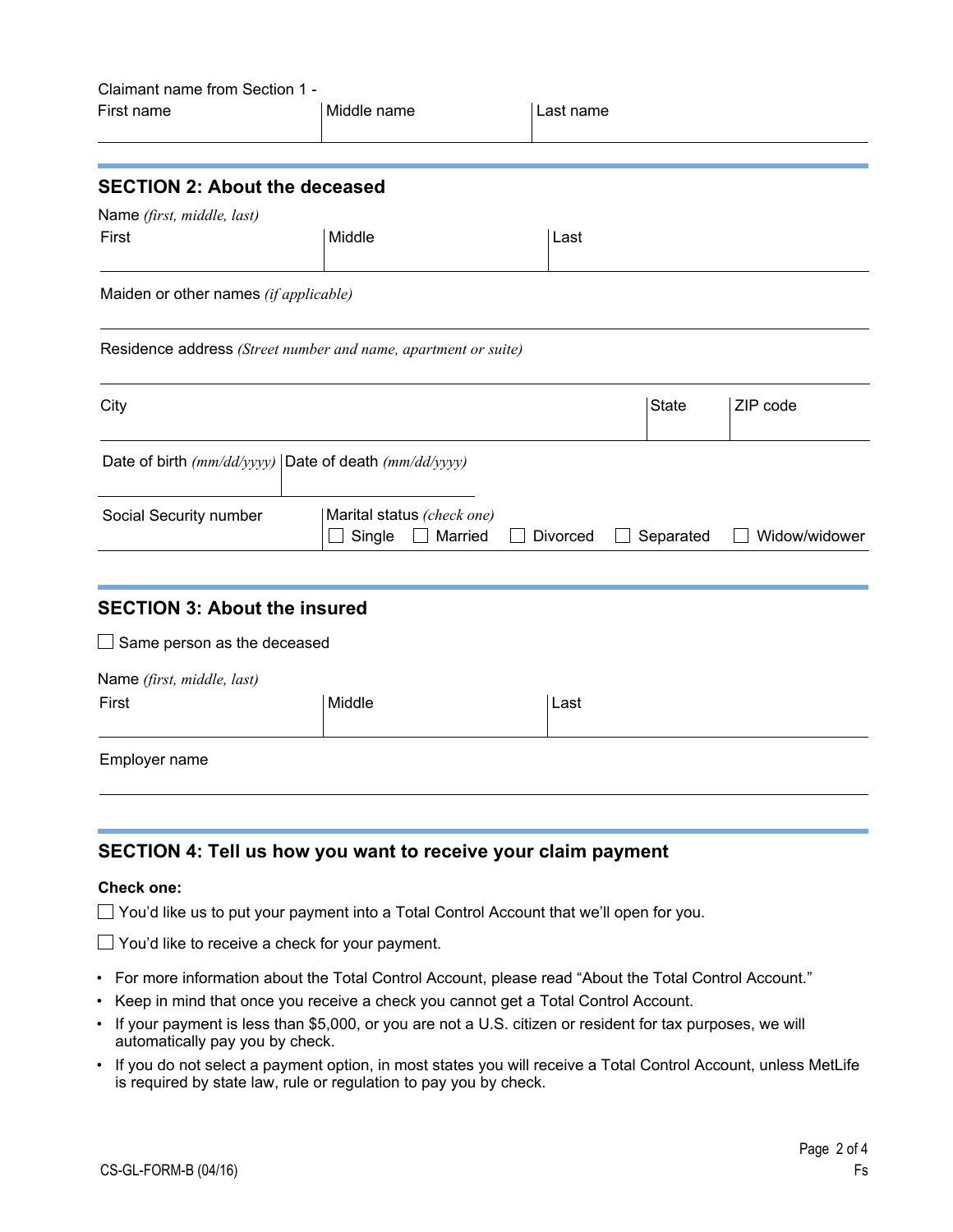# **SECTION 5: Certification and signature**

By signing this claim form, you certify that:

- All the information you have given is true and complete to the best of your knowledge.
- Any contributions owed by the insured will be deducted from the insurance proceeds paid to me.
- If we overpay you, we have the right to recover the amount we overpaid. This can happen if we find we've paid you more than you're entitled to under this life insurance claim, or if we paid you when we should have paid someone else. You agree to repay us the amount we overpaid. You also understand that if you do not repay us, we may take steps, including legal action, to recover the overpayment.
- You have read the Claim Fraud Warnings included with this form. **New York residents:** Any person who knowingly and with intent to defraud any insurance company or other person files an application for insurance or statement of claim containing any materially false information, or conceals for the purpose of misleading, information concerning any fact material thereto, commits a fraudulent insurance act, which is a crime, and shall also be subject to civil penalty not to exceed five thousand dollars and the stated value of the claim for each such violation

Under the penalties of perjury I certify:

- 1. That the number shown as my Social Security Number or Tax Identification Number in "Section 1: About you" above is my correct taxpayer identification number, and
- 2. That I am not subject to backup withholding because: (a) I am exempt from backup withholding, or (b) I have not been notified by the Internal Revenue Service (IRS) that I am subject to backup withholding as a result of a failure to report all interest or dividends, or (c) the IRS has notified me that I am no longer subject to backup withholding, and
- 3. I am a U.S. citizen, resident alien, or other U.S. person\*, and
- 4. I am not subject to FATCA reporting because I am a U.S. person\* and the account is located within the United States.

*(Please note: You must cross out Item 2 above if the IRS has notified you that you are currently subject to backup withholding because you failed to report all interest or dividend income on your tax return.)* 

*\*If you are not a U.S. Citizen, a U.S. resident alien or other U.S. person for tax purposes, please cross out items 3 and 4 above, and complete and submit form W-8BEN (individuals) or W-8BEN-E (entities).* 

The Internal Revenue Service does not require your consent to any provision of this document other than the certifications required to avoid backup withholding. You must complete this certification to avoid 28% withholding with respect to taxable amounts.

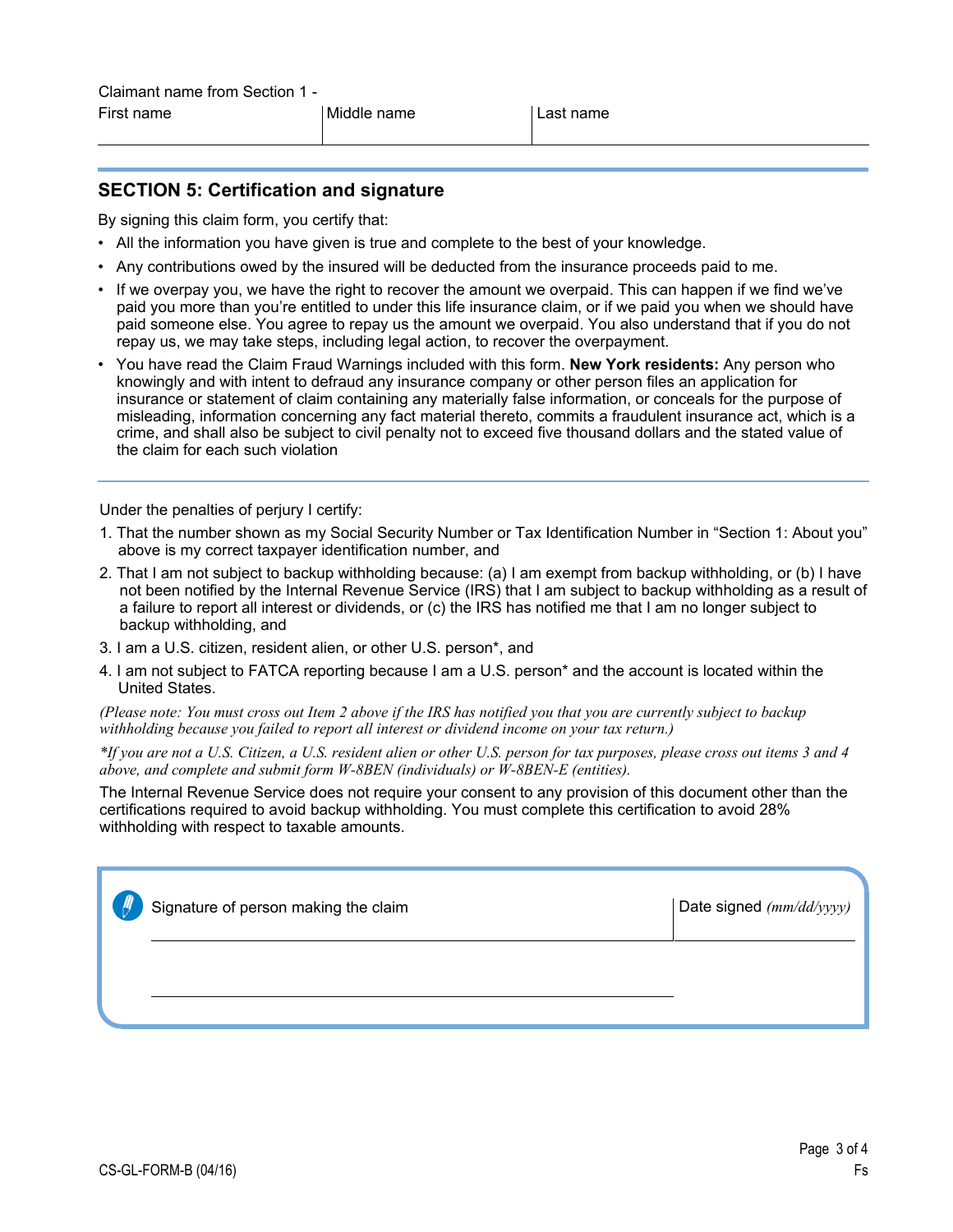# **SECTION 6: How to submit this form**

#### **6A. Check off the additional items you're sending with this claim form**

- **A death certificate.** We require a copy of the death certificate. The funeral director taking care of the funeral arrangements can usually provide a copy of the death certificate. **We only require one death certificate** – if you're aware of another claimant who's sending one, you don't have to send it.  $\Box$  If you signed a document with a funeral home that authorizes us to make a payment directly to them, a
- copy of that document.
- $\Box$  If the beneficiary is the estate and you are a representative of an estate, a copy of the appointment papers issued by the courts.
- $\Box$  If the beneficiary is a trust and you are a trustee, a statement that the trust is still in effect and you are authorized to act under the trust. If you are not the original trustee, a copy of the page naming you as the successor trustee.
- $\Box$  If you have Power of Attorney, a copy of the appointment papers naming you as the attorney-in-fact for the beneficiary.

#### **6B. Submission instructions**

Unless you have been advised of different instructions by the administrator/employer, return this claim form and the documents you've checked off above in the envelope included with this package, or mail/fax them to:

**Mail:**  MetLife Group Life Claims P.O. Box 6100 Scranton, PA 18505-6100 **Fax:**  1-570-558-8645



If faxing, please remember to fax both front and back sides of the claim form.

Please note: Most claims are reviewed within five (5) business days.

#### **We're here to help**

If you have questions, or need help preparing your claim, call us at 1-800-MET-6420 (1-800-638-6420), then press 2. Our Customer Service Center is open Monday through Thursday, 8:00 a.m. to 8:00 p.m. EST, and Friday 8:00 a.m. to 5:00 p.m. EST.

#### *About Electronic Statusing*

MetLife provides electronic statusing as a convenience to you. Please review the following terms and conditions carefully before providing (a) your agreement to them, and (b) your consent to receiving electronic statuses.

By agreeing to the terms of this Agreement, you are consenting to receive claims statuses in one or more of the following ways:

1. When a change has been made to your claim, we will send you an email advising you that we have made such a change;

Such e-mails will be sent to the current e-mail address we have on file for you. In addition, we can notify you about the availability of claim statuses by text message (SMS - Short Messaging Service). If you agree to receive notification of the availability of claim status messages by text message, you acknowledge and agree that any charges associated with your receipt of these messages are fully your obligation and are not reimbursable by MetLife or any of its affiliates. There may be other third party costs for Internet access fees or text message (SMS) charges that are not reimbursable by MetLife or any of its affiliates.

We will continue to deliver information in writing to you by U.S. mail.

2. You may withdraw your consent, change your delivery preferences, and update information we need to contact you electronically at any time by replying "stop" to a text message from us or by calling our Customer Service Department.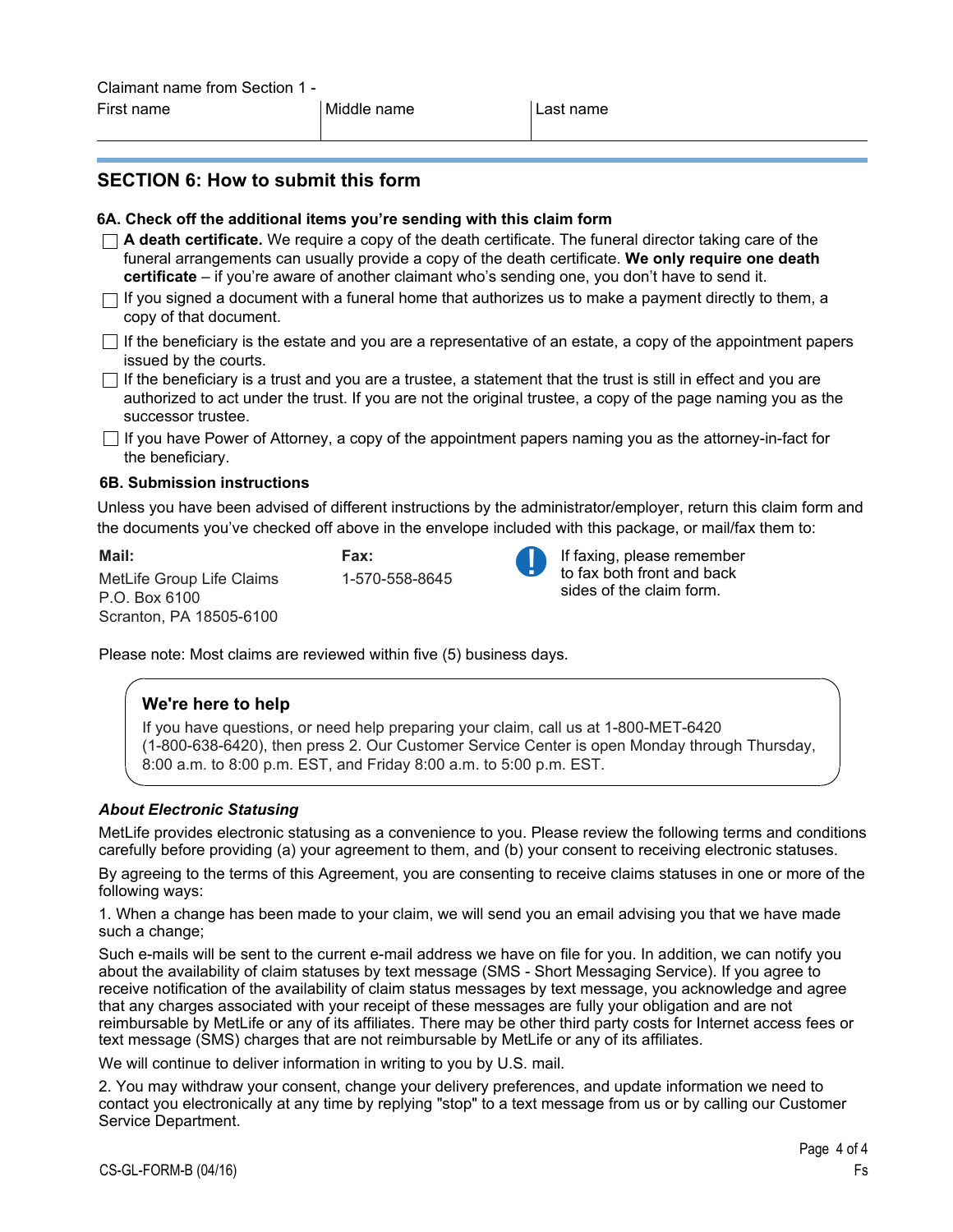# **MetLife Estate Resolution Services<sup>™</sup> (ERS)**

If you're involved in settling the estate – as a beneficiary, executor or administrator – this service will help.

It can be challenging to settle an estate. That's why the MetLife policy covering this life insurance claim includes a valuable benefit called MetLife Estate Resolution Services<sup>SM</sup> (ERS), provided by Hyatt Legal Plans<sup>1</sup>, the nation's largest provider of group legal plans. This unique benefit provides legal services and support to probate the estate of the insured participant or the participant's spouse/domestic partner.

**There is no additional cost** for attorney's fees, no copayment, and no claim forms to fill out when a participating Hyatt Legal Plans attorney is used.

### **Legal resources when you need them most**

- If you're the **Executor** or **Administrator** of the estate, ERS will help you with the tasks required during probate. Some of these responsibilities are described on the next page.
- If you're a **beneficiary** of this life insurance policy, you can speak with an attorney to discuss general questions about the probate process. Help is available to all beneficiaries, as well as to representatives of minor children who are beneficiaries.

# **What's included**

- Face-to-face or telephone consultations to discuss the probate process
- Preparation of required forms and documents
- Legal representation in probate court
- Assistance with letters, emails or other communications needed to transfer non-probate property, such as joint bank accounts, life insurance proceeds, etc.
- Associated tax filings

# **Getting started**

- **1. Gathering important information**
- The insured participant's Social Security number
- The name of the employer or group policyholder through which the insured participant obtained coverage
- The Customer or Experience Number

#### **What is probate?**

Probate is the legal process used to settle an estate and distribute property and assets to the heirs.When someone dies and leaves a will, the will is "probated" to prove that it's valid.

**MetLife** 

#### **Who is the Executor?**

The Executor is named in the will to manage the probate process, pay outstanding debts and distribute property and assets as directed by the will.

#### **Who is the Administrator?**

The Administrator is an individual appointed by the probate court to settle the estate of a person who dies without a will, or "intestate." When probate is complete, the Administrator must distribute property and assets according to the "intestacy" laws of the state.